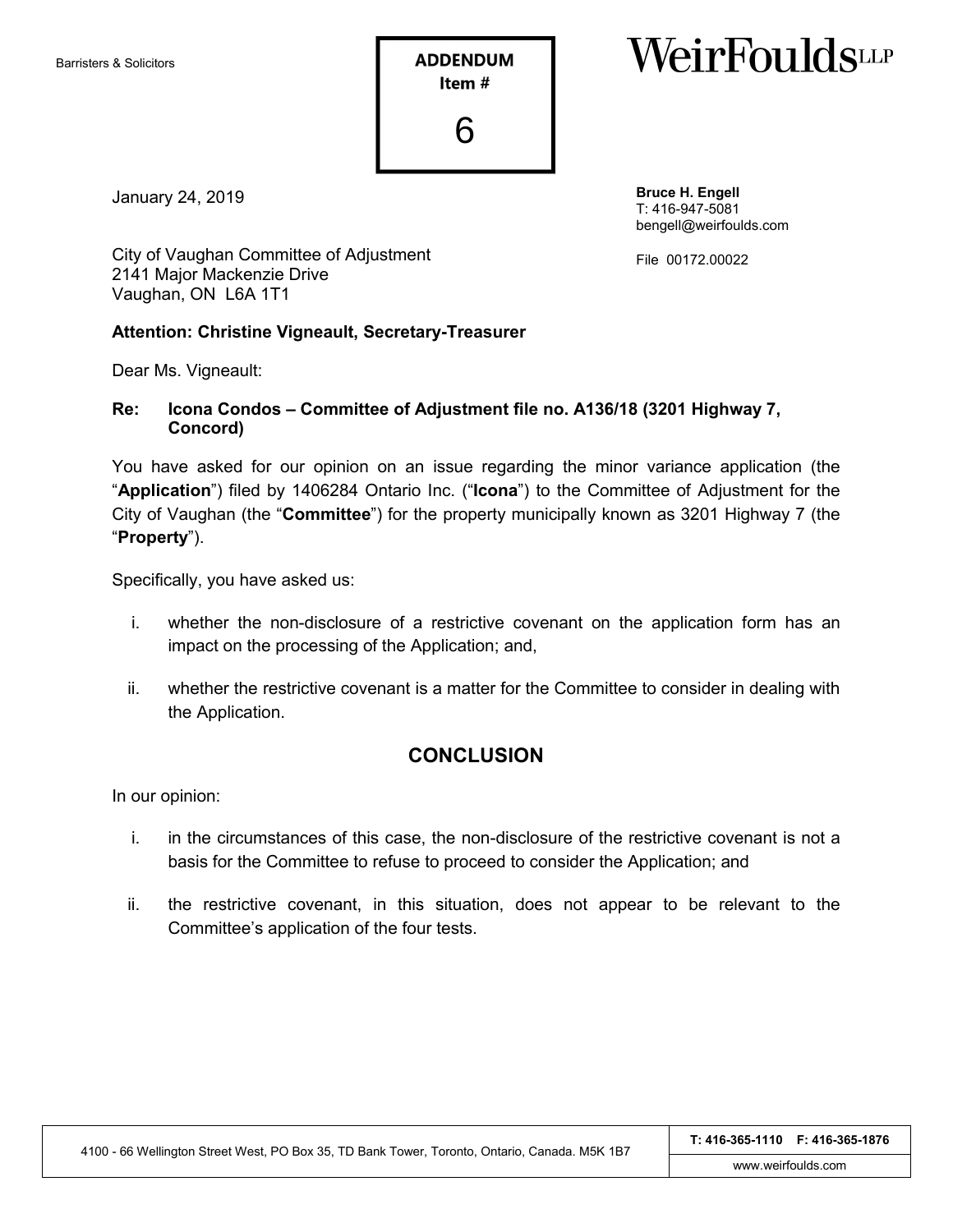### **FACTS**

#### **Purchase and Restrictive Covenant**

The Property is the current site of the Vaughan Hilton Garden Inn, and was sold to Icona in 2005. The Vendor retained neighbouring lands. The Property was made subject to a restrictive covenant agreement (the "**RC Agreement**") between Icona and the Vendor which restricted the use of the Property. The RC Agreement runs until 2045, although it appears the main restriction may expire in 2025. The RC Agreement provides that the Property "shall not be used for any purpose other than the construction, development, operation and management of a hotel with meeting and banquet facilities and any purposes ancillary or incidental thereto including without limitation, restaurant and lounge facilities". Schedule "C" to the RC Agreement also provided that:

#### Section 2

Unless specifically permitted in writing by [the Vendor], no person (including, without limitation, [Icona] will apply for development approval or a building permit with respect to the Burdened Land or commence construction or installation of any Improvements on the Burdened Land without first:

a) Providing to [the Vendor] reasonably detailed plans and specification of the Improvements…

…

b) Obtaining the approval of [the Vendor] thereto in writing...

At the time Icona purchased the Property, the Official Plan designation and zoning allowed for residential uses. Although these instruments have changed somewhat over time, the Official Plan and zoning still allow for residential uses.

#### **Original Development Application**

Icona proceeded to seek approvals from the City for a residential development on the Property. Apparently, it did this without the Vendor's consent. However, we are not aware of any proceedings brought by the Vendor to stop Icona from going forward with its development process.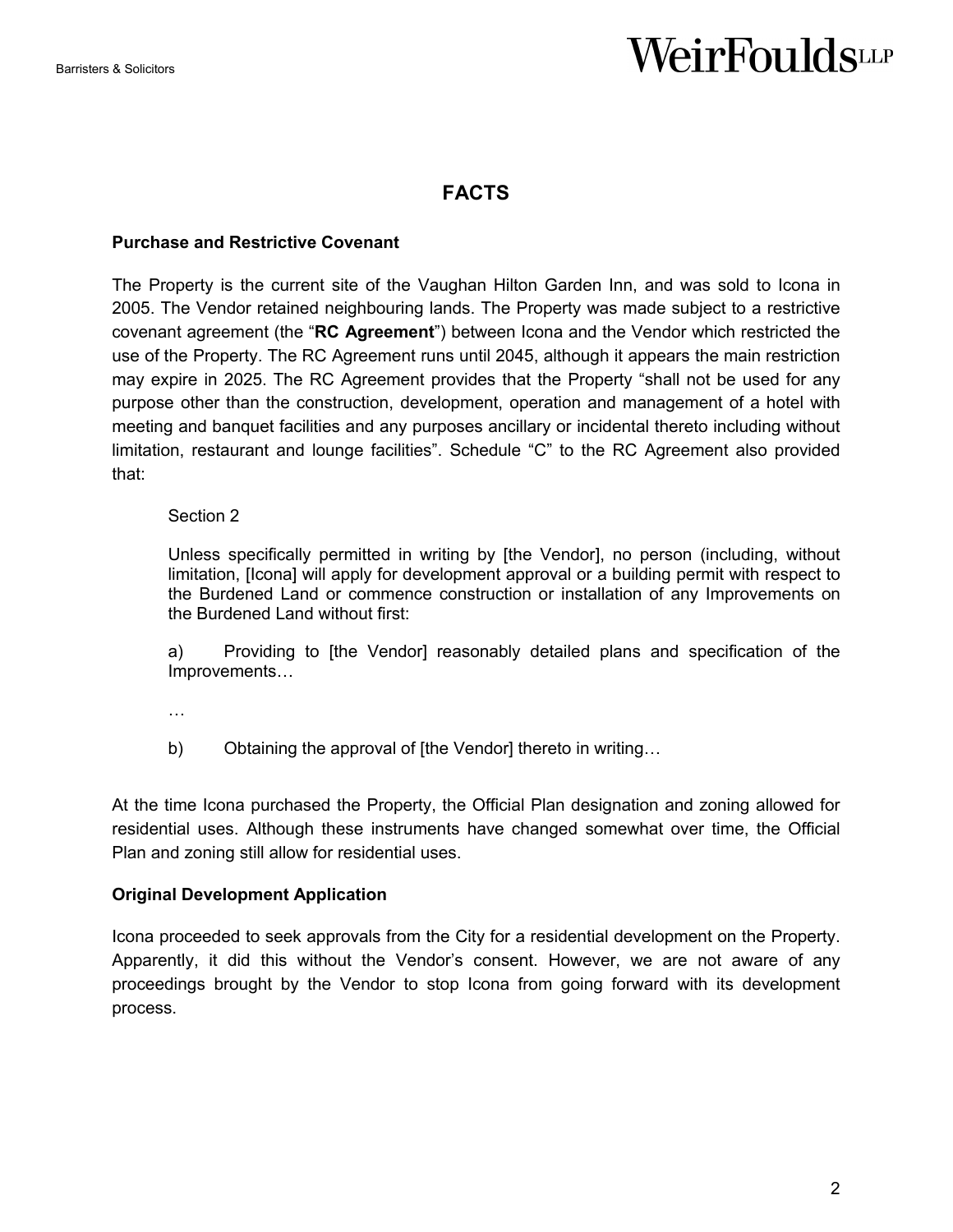In an application heard March 29, 2018, Icona brought an application before the Superior Court (the "**Court Application**") seeking the deletion of the restrictive covenants in order to proceed with a proposed residential redevelopment. On July 6, 2018, Justice Cavanagh ruled that Icona was not entitled to an Order deleting the restrictive covenants from title to the Property.

### **Current Application**

On July 19, 2018, Icona submitted the current Application seeking a number of variances to the Property. The variances sought relate to the built form of the proposed buildings, and do not seek to vary the uses permitted on the Property pursuant to the zoning by-law. The Application Form submitted did not indicate that the Property was subject to any restrictive covenant, despite section B(3) of the form requiring that the applicant identify any restrictive covenants.

On December 11 and 21, 2018, counsel for the Vendor sent letters to counsel for Icona to object to Icona proceeding with the Application without the Vendor's consent. The Vendor threatened to bring proceedings in Court to enforce the RC Agreement. On January 10, 2019, the Vendor's lawyer also wrote to the Committee to oppose the Application.

On January 10, 2019, counsel for Icona wrote to the Committee to respond to the January 10, 2019 letter arguing that the RC Agreement was not a proper consideration for the Committee as it does not form any part of the four tests contemplated by the *Planning Act*.

On January 10, 2019, the Committee adjourned the consideration of the Application pending receipt of legal advice on how to proceed.

## **OPINION**

### *1. Should the non-disclosure of the restrictive covenant on the Application Form affect whether the Committee should proceed with the Application*

We do not know why the RC Agreement was not referred to in the Application Form. However, the existence of the RC Agreement has now become known to the Committee. The Committee is therefore able to proceed to consider the Application and consider what impact the RC Agreement may have on its disposition of the Application. In doing so, the Committee's jurisdiction remains that set out in the *Planning Act*, with the four tests set out.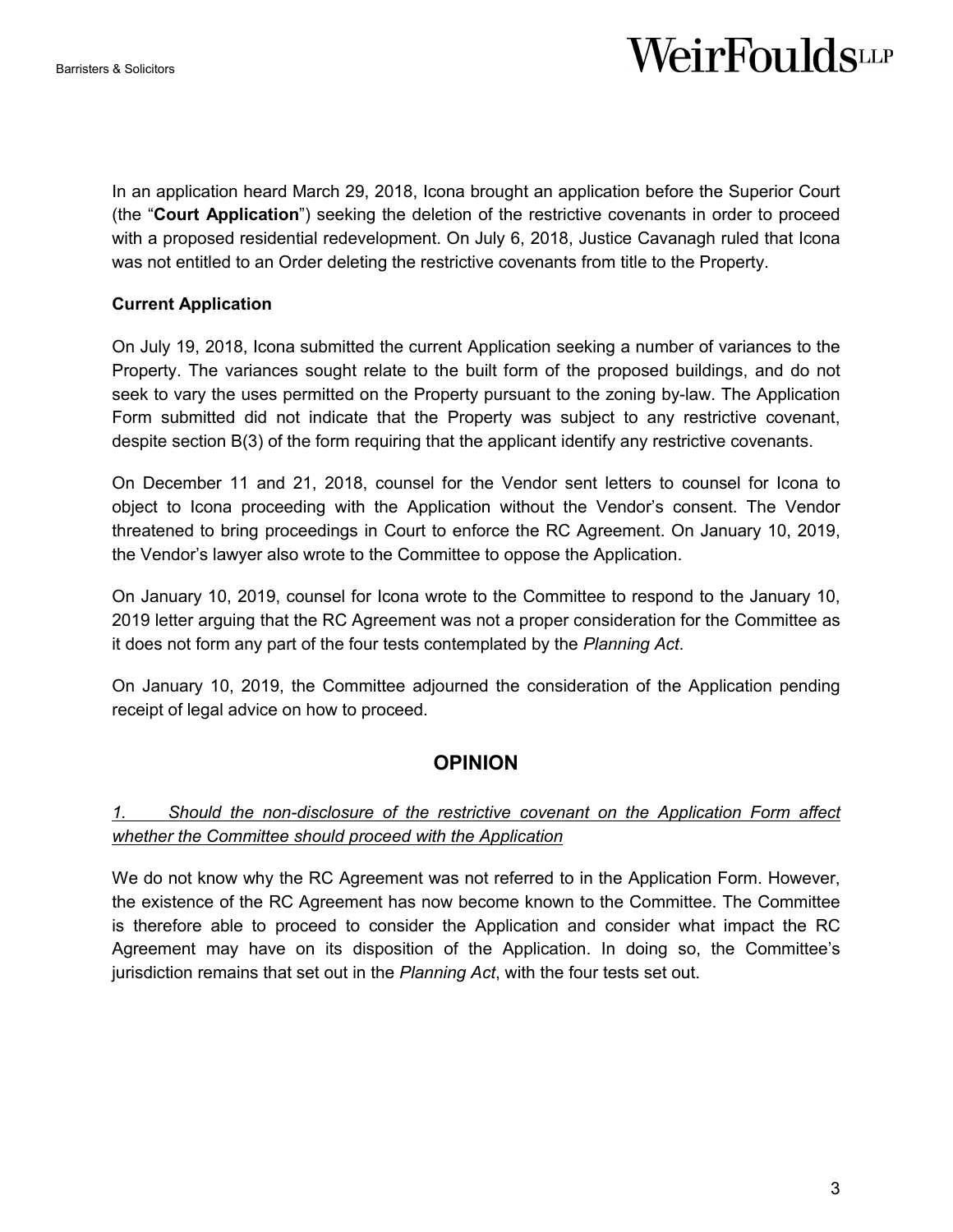In our view, the Committee has an obligation to consider the Application under the legislation and the restrictive covenant issue should not, procedurally, prevent the Committee from doing so.

### *2. Is the restrictive covenant a matter for the Committee to consider in dealing with the Application*

When considering a minor variance application, the Committee must consider whether the Application meets the four tests, as set out in section 45 of the *Planning Act*, namely:

- 1. Does the variance maintain the general intent and purpose of the Official Plan?
- 2. Does the variance maintain the general intent and purpose of the Zoning By-law?
- 3. Is the variance desirable for the appropriate development or use of the land?
- 4. Is the variance minor?

In order for a restrictive covenant to be a consideration in a minor variance application before the Committee, it must be relevant under one of the four tests. In this respect, it appears that the third test, "desirable for the appropriate development or use of the land", is likely the only one where a restrictive covenant could be relevant.

From our understanding of the situation, it appears that the RC Agreement is in force and applies to the Property. It appears that Icona recognized the existence and applicability of the RC Agreement on the Property, as its Court Application sought the deletion of the restrictive covenant from title to the Property. Icona does not appear to have argued that it did not exist, or did not apply – instead, it sought to have the Court relieve it from having to comply with it.

It is therefore necessary to determine if the RC Agreement is relevant to the Committee's consideration under the third test.

In general, there may be circumstances in which a restrictive covenant can be relevant to the Committee's considerations in a minor variance application, which is why an applicant has to disclose the existence of any such restrictive covenants on the application form. Whether it is a relevant consideration under the four tests will depend on the specific facts of the application, and should be considered by the Committee in all cases.